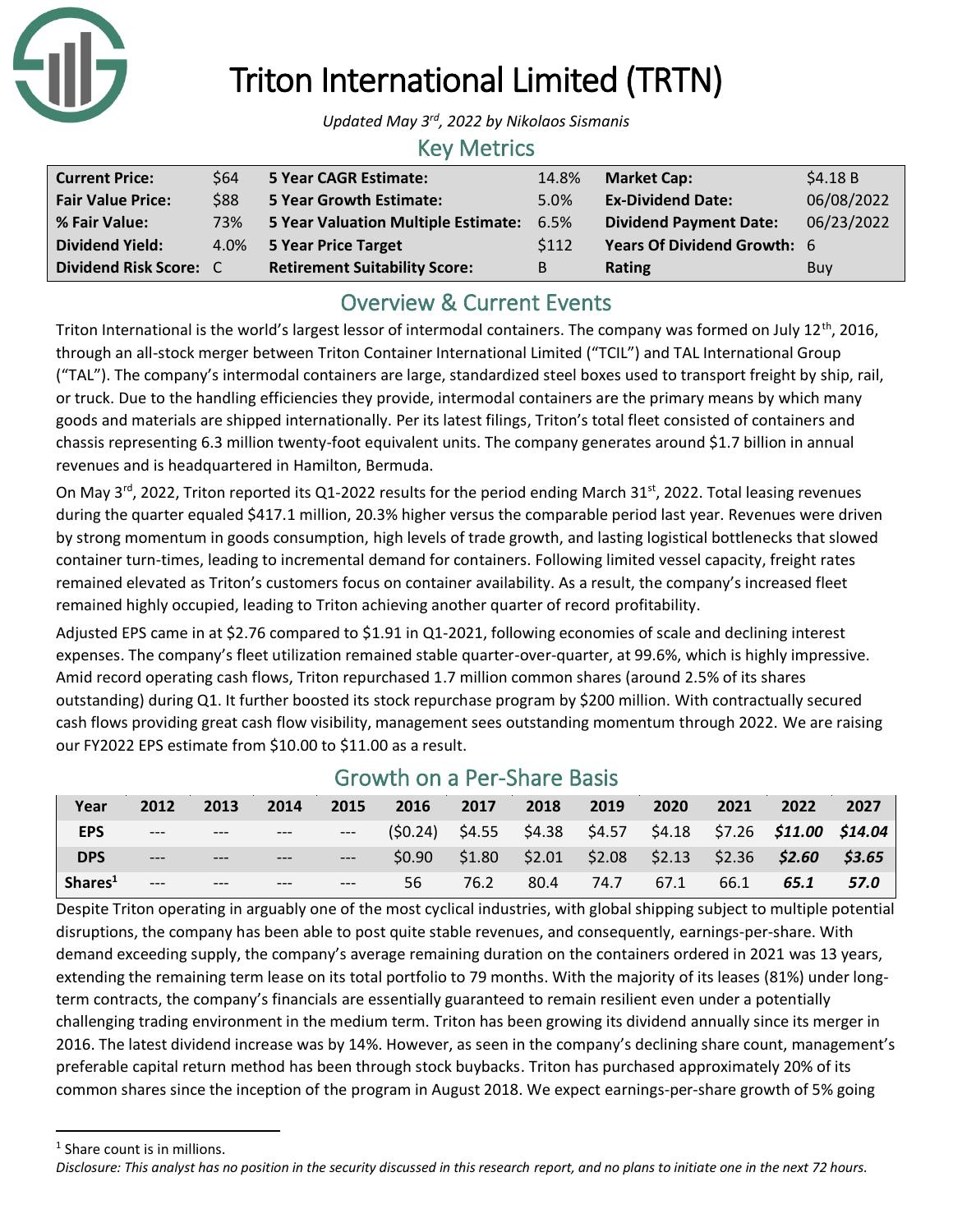

# Triton International Limited (TRTN)

*Updated May 3rd, 2022 by Nikolaos Sismanis*

forward, led by organic growth and stock buybacks. Additionally, we expect dividend growth of 7% through 2027, assuming a prudent deceleration ahead.

### Valuation Analysis

| Year                    | 2012  | 2013                   | 2014  | $\sim$ 2015 | 2016 | 2017 2018 |      | 2019                        | 2020      | 2021    | <b>Now</b>      | 2027 |
|-------------------------|-------|------------------------|-------|-------------|------|-----------|------|-----------------------------|-----------|---------|-----------------|------|
| $\overline{A}$ Avg. P/E |       | المعقب المتعادل المعقب |       |             |      |           |      | --- --- 7.9 7.5 7.4 9.6 7.6 |           |         | 5.8             | 8.0  |
| Avg. Yld.               | $---$ | <b>Contract</b>        | $---$ | $---$       | 6.0% | 5.0%      | 6.1% |                             | 6.2% 5.3% | $4.2\%$ | $4.0\%$ $3.2\%$ |      |

Despite Triton's resilient cash flows, shares have often traded with a below-average earnings multiple. We believe that this is partially due to the company being valued in line with its industry peers, who, unlike Triton, face cyclical revenues. In addition, the company is headquartered in Bermuda, which is likely pushing away institutional ownership due to its non-U.S. registry. For these reasons, we expect Triton's P/E ratio to remain low at 8, but we still expect it to expand considerably from its current forward multiple of 5.8. We believe the stock is substantially undervalued. The yield sits at 4.0%, and it's worth noting that Bermuda does not apply a withholding tax on dividends.

# Safety, Quality, Competitive Advantage, & Recession Resiliency

| Year   | 2012  | 2013  | 2014  | 2015 2016 2017 2018 2019 2020 |       |     |     |     |         | 2021 | 2022 | 2027 |
|--------|-------|-------|-------|-------------------------------|-------|-----|-----|-----|---------|------|------|------|
| Payout | $---$ | $---$ | $---$ | $---$                         | $---$ | 40% | 46% | 46% | $-51\%$ | 33%  | 24%  | 26%  |

Considering its growing capital returns, comfortable payout ratio, and long-term contractually secured cash flows, we believe that Triton's dividend is very safe. Besides, the company would likely suspend buybacks before messing with dividend. While Triton was formed just a few years ago, a look at its pre-merger financials showcases a relatively resilient performance, with sales dropping by only -20% during the Great Financial Crisis, which is quite impressive considering its industry. The company's massively expanded booking amid the frenzy in demand for containers should shield future cash flows. Triton competes with at least six other major intermodal equipment leasing companies. However, the company believes that it can maintain its above-average pricing due to its high level of customer service and long-term relationships. Triton achieved roughly a 40% share of all new leasing transactions in 2021, reflecting the importance customers place on its deep container supply capability. It also further highlights Triton's position as the "goto" supplier in the container leasing industry. While the company's balance sheet features a massive \$8.72 billion position of long-term debt, interest payments are covered by 10.2 times its operating cash flows.

# Final Thoughts & Recommendation

Triton International is an industry leader whose operations are critical for the transportation of goods worldwide. The company's results have been snowballing and are set to remain very strong based on its containers' current average leasing duration. Yet, the stock remains significantly undervalued. We forecast annualized returns of around 14.8%, driven by the strong earnings growth visibility, a 4.0% yield, aggressive buybacks, and the possibility for a valuation expansion. We continue rating shares a strong buy.



# Total Return Breakdown by Year

[Click here to rate and review this research report. Your feedback is important to us.](https://suredividend.typeform.com/to/qc67nT)

*Disclosure: This analyst has no position in the security discussed in this research report, and no plans to initiate one in the next 72 hours.*